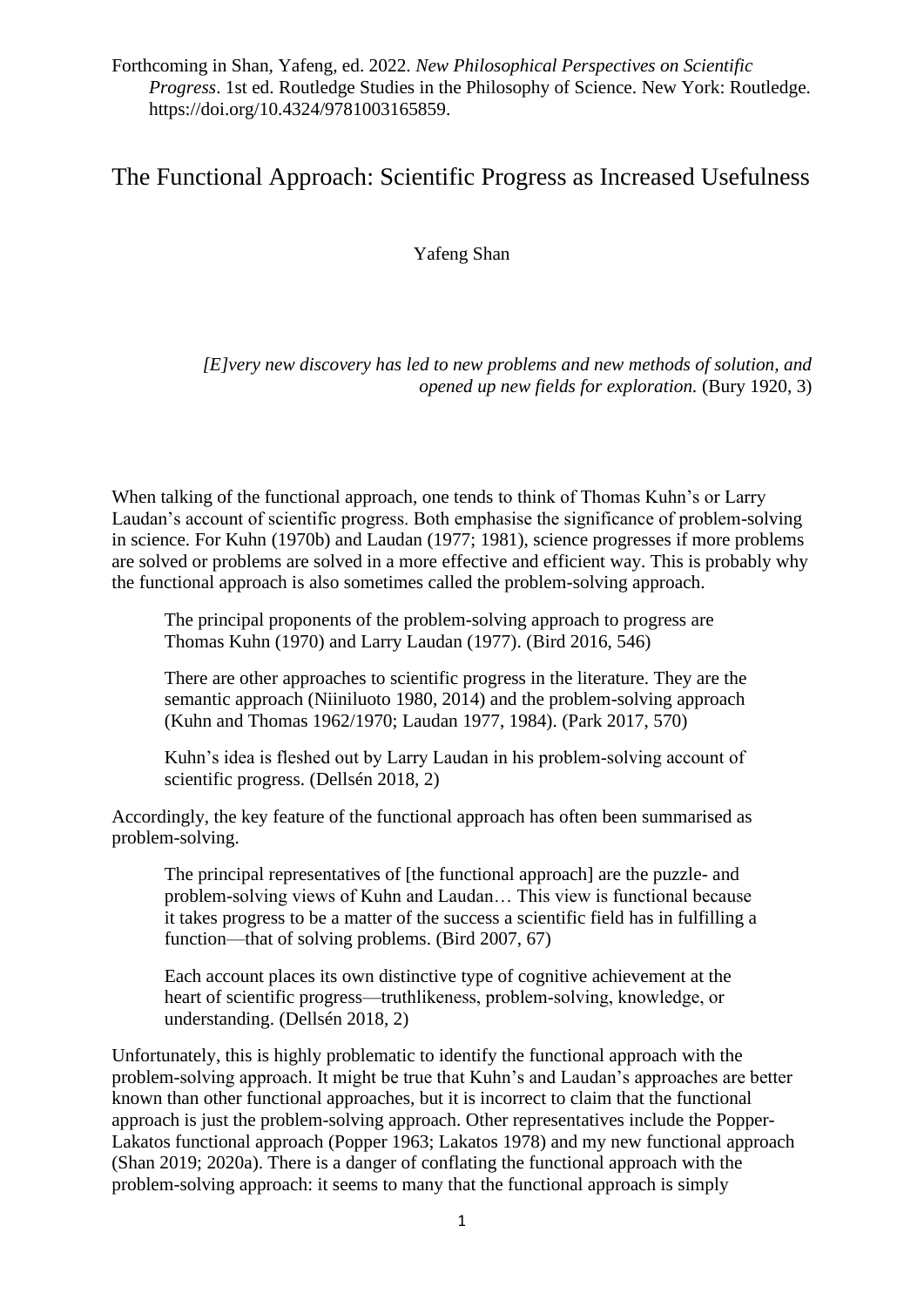indefensible as both Kuhn's and Laudan's problem-solving approaches face serious challenges. In this chapter, I defend the functional approach to scientific progress. In section 2, I critically examine two traditional versions of the functional approach. In section 3, I elaborate my new functional approach. In section 4, I argue that my new functional approach is better than the epistemic, semantic, and noetic approaches. In section 5, I address two objections to my approach.

## **1. Traditional Functional Approaches**

The most influential representative of the functional approach is first proposed by Kuhn (1962; 1970a) and further developed by Laudan (1977; 1981). Kuhn (1970b, 164) argues that the nature of scientific progress is the increase of 'both the effectiveness and the efficiency with the group as a whole solves new problems'. Laudan (1981, 145) is also explicit on the point that 'science progresses just in case successive theories solve more problems than their predecessors'. Kuhn and Laudan differ in the explication of problem-solving, though. For Kuhn (1970b, 189–91), a problem *P* is solved if its solution is sufficiently similar to a relevant paradigmatic problem-solution. For Laudan (1977, 22–23), a problem *P* is solved by a theory *T* if *T* entails an approximate statement of *P*. Nevertheless, both Kuhn and Laudan maintain that scientific progress is nothing to do with truth or knowledge if truth or knowledge is construed in a classical way. More specifically, whether a problem is solved is independent of whether the paradigmatic solution assumes any paradigm-dependent truth (for Kuhn), or whether the background theory is true (for Laudan). Since the acceptance of a problem solution is determined independently of external factors like truth or knowledge, whether a progress is achieved can be judged by the scientific community itself . Thus, as I have summarised in some earlier work (Shan 2019; 2020a), there are four central tenets of the Kuhn-Laudan functional approach to scientific progress. 1

T1. Scientific progress is solely determined by the problem-solving power.

T2. The problem-solving power is assessed by the amount and significance of the problems solved.

T3. The problem-solving power is independent of whether the solution is true or knowledge.

T4. Scientific progress is judged and known by the scientific community.

The Kuhn-Laudan approach has weathered a great deal of criticisms. As I have summarised in Shan (2019; 2020a), there are four main objections, which correspond to the four central tenets respectively. T1 faces the problem of sufficiency: an accumulation of problemsolutions does not guarantee progress in science. As Alexander Bird (2007, 69–70) argues, it seems implausible for many to accept that there is an ongoing progress in science, as the false solution statements (derived from the false theory) accumulate. T2 encounters the problem of quantitative weighing: it is difficult to find a proper quantitative way to identify and calculate the problems of different significance. T3 is challenged by the problem of counter-intuition: it seems counter-intuitive to many that scientific progress is conceptually independent of truth or knowledge. T4 is susceptible to the problem of internalism: the Kuhn-Laudan approach implies that a scientific community well recognises whether it is making progress or not by examining its problem-solving power, but this is difficult to hold from a historical point of view. It is not unusual for a scientific community to overlook the significance of some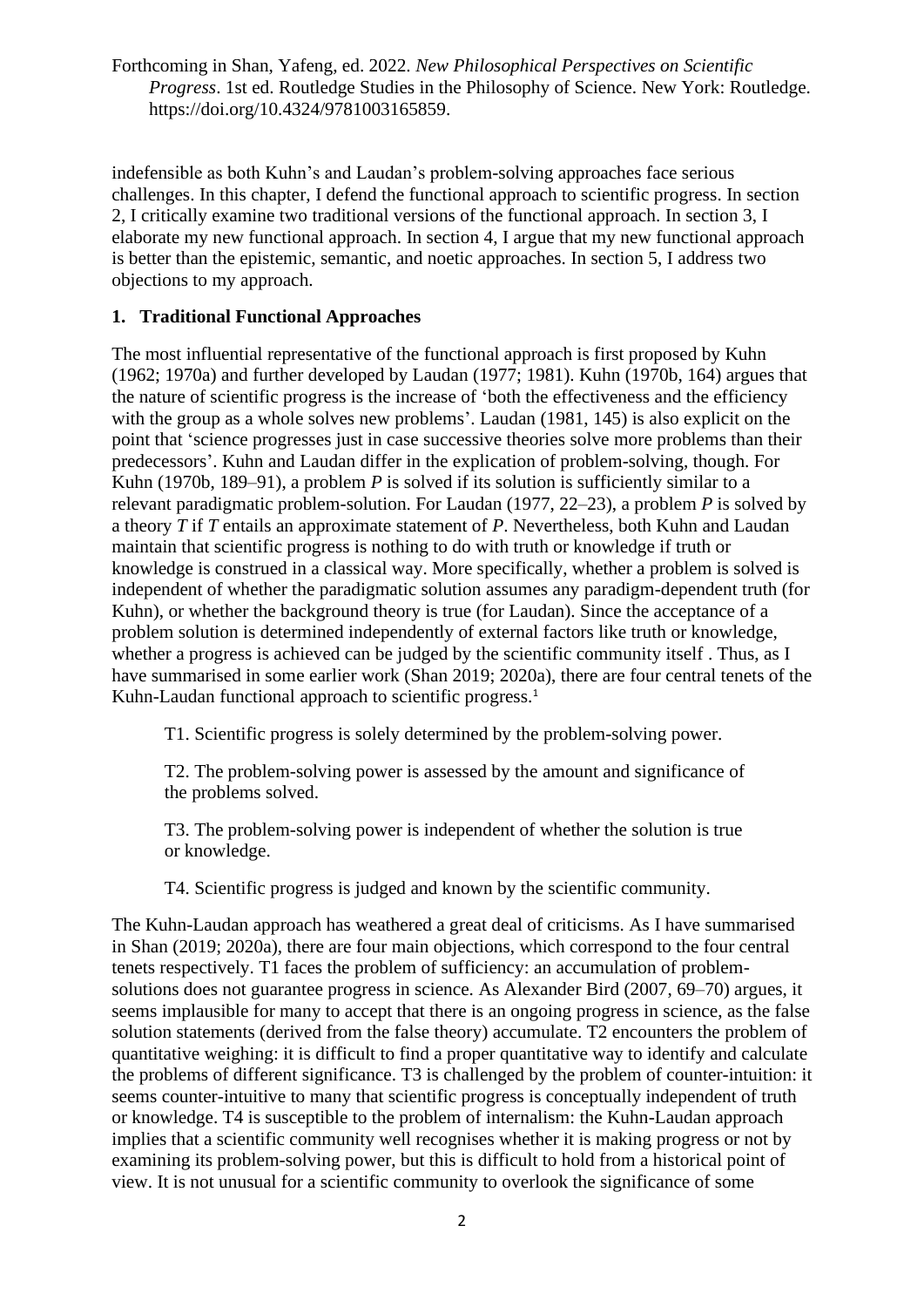scientific work.<sup>2</sup> These problems are so serious that it seems to be a difficult task for one to defend the Kuhn-Laudan approach. To some extent, it is no wonder the Kuhn-Laudan approach has been taken for granted indefensible.

However, as I have emphasised, the Kuhn-Laudan approach should not be conflated with the functional approach. Therefore, the functional approach should not be simply rejected or neglected just because there are many problems of the Kuhn-Laudan approach.

Another representative of the functional approach is rooted in the work of Karl Popper (1959; 1963) and mainly developed by Imre Lakatos.<sup>3</sup> For Popper (1963, 217), the criterion of scientific progress is testability: a scientific theory is progressive if it 'contains the greater amount of empirical information or content', 'has greater explanatory and predictive power', and 'can therefore be more severely tested by comparing predicted facts with observations'. Popper's criterion consists of two requirements.

Logical requirement: a progressive theory should have more falsifiable content. Empirical requirement: a progressive theory should pass new and severe tests.

Following Popper's idea, Lakatos (1978, 33–34) develops his functional account of scientific progress: a research programme is progressive if it generates novel and well corroborated predictions. Inspired by Popper's two requirements, Lakatos carefully distinguishes two types of progress in science: theoretical progress and empirical progress. If a research programme is merely generating uncorroborated novel predictions, it only counts as theoretical progress. Only when novel predications are corroborated by experiments, a research programme is making empirical progress. The real sense of scientific progress, for Lakatos, consists of both theoretical progress and empirical progress.

That is, I give for criteria of progress and stagnation within a programme and also rules for 'elimination' of whole research programmes. A research programme is said to be progressing as long as its theoretical growth anticipates its empirical growth, that is, as long as it keeps predicting novel facts with some success. (Lakatos 1978, 112)

It is evident that there is a crucial difference between the Popper-Lakatos and Kuhn-Laudan approaches. They differ in the key function of science. For Kuhn (and Laudan to a less extent), science is basically about problem-solving. In contrast, Popper and Lakatos maintain that falsifiability is the key virtue of science and highlight the significance of novel predictability. <sup>4</sup> Such a difference makes the Popper-Lakatos approach less vulnerable to some challenges that the Kuhn-Laudan approach faces. It is clear that the problem of quantitative weighing is inapplicable, as the Popper-Lakatos approach does not define scientific progress in terms of problem-solving. Neither is there a problem of counter-intuition for the Popper-Lakatos approach. Novel predictability is arguably related to verisimilitude or truthlikeness. It is not very clear if the Popper-Lakatos approach suffers a problem of sufficiency. At least, it is not simply undermined by Bird's thought experiment (2007, 69–70).

That said, the Popper-Lakatos approach does face the problem of internalism, like the Kuhn-Laudan approach. Whether a research programme generates novel and corroborated predictions can be easily judged by a scientific community. In other words, the Popper-Lakatos approach is as internalist as the Kuhn-Laudan approach is.<sup>5</sup> But it would be too hasty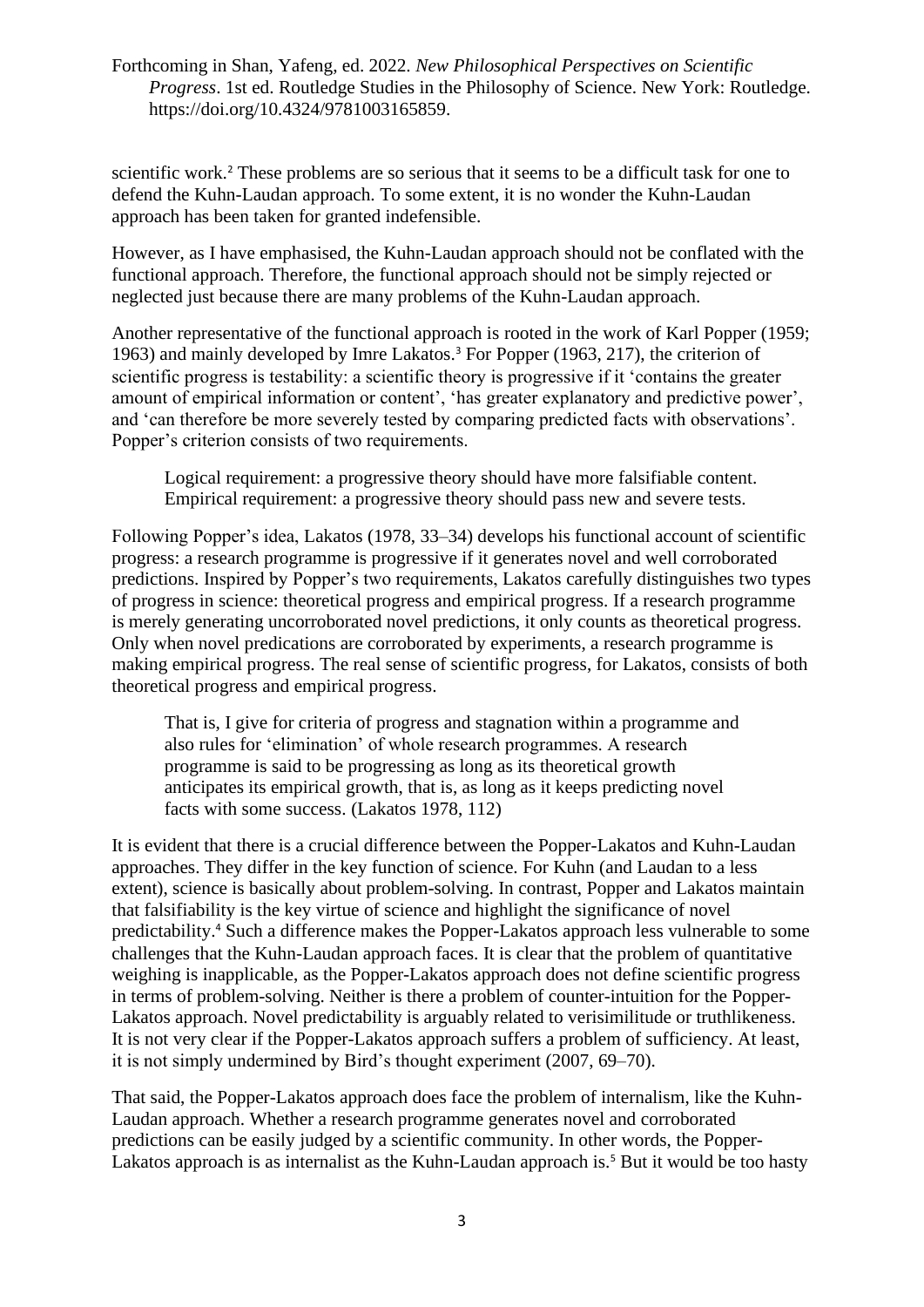for one to conclude that the functional approach is seriously challenged by the problem of internalism. In the next section, I shall introduce a non-internalist functional approach.

## **2. The New Functional Approach**

Recently, I have developed a new functional approach (Shan 2019; 2020a). In a nutshell, I define scientific progress as follows:

*Science progresses if and only if more useful exemplary practices are proposed.*

This approach shares two basic assumptions behind the functional approach.

A1. Scientific progress should be analysed and assessed in a holistic way.

A2. Scientific progress is determined by the fulfilment of key functions of science.

Both the Kuhn-Laudan and Popper-Lakatos approaches assume that the nature of scientific progress is about how a scientific community fulfils the key functions of science. They both maintain that the unit of analysis for examining scientific progress should be a communitybased consensus, though they differ in how to characterise it. The unit of analysis in the Kuhn-Laudan approach is a paradigm or a research tradition, while the unit of analysis in the Popper-Lakatos approach is a research programme. Thus, scientific progress cannot be applied to characterise some improvement of or advance in particular scientific activities. For example, it makes little sense to say that Galileo's improvement of telescope was progressive. In contrast, it only makes sense to argue that Galileo's improvement of telescope contributed to a progressive paradigm or research programme. I am sympathetic to this view that scientific progress should be analysed and assessed in a holistic rather than a piecemeal way.

However, my new functional approach differs from two traditional functional approaches in two main aspects: the unit of analysis and the key virtue of science. The unit of analysis in the new functional approach is an exemplary practice, which is defined as a particular way of problem-defining and problem-solving, typically by means of problem-refining, conceptualisation, hypothesisation, experimentation, and reasoning (Shan 2020b). It should be highlighted that an exemplary practice is different from a paradigm, a research tradition, and a research programme. The former is an example of the unit of micro-scientific consensus, while the latter are cases of the unit of macro-scientific consensus.<sup>6</sup> A marcoscientific consensus is something general or universal, invariantly shared by the members of a scientific community, such as theories, laws, and models. For example, for Kuhn, the paradigm of Newtonian mechanics consists of universal generalisations like  $F = ma$ , while for Lakatos, the research programme of Newtonian mechanics includes Newton's three laws of motion and the law of gravitation as the hard core. In contrast, a unit of micro-scientific consensus is something local and context-dependent. Mendel's work on the development of pea hybrids is such a case. It was accepted by early Mendelians in the 1900s. It is worth noting that what was accepted is (at least some components of) Mendel's particular way of problem-defining and problem-solving rather than the generality of Mendel's laws of development. Such a difference suggests an advantage of the new functional approach: it better captures the actual cases in history. It is often difficult to identify the content of a macro-scientific consensus. For example, it is natural to identify the theory of evolution by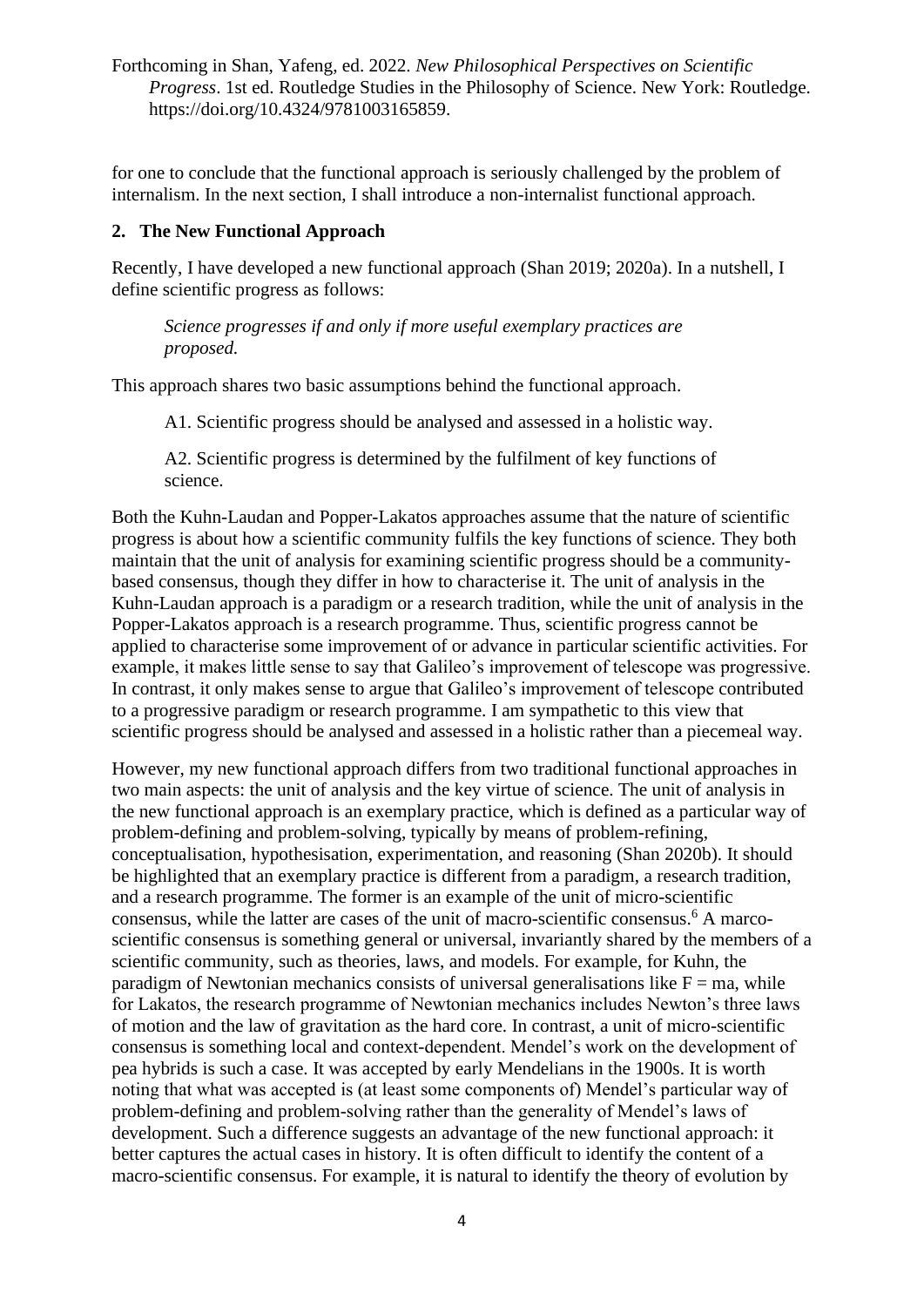natural selection as the hard core of the Darwinian research programme, but it is extremely difficult to articulate what the theory of evolution by natural selection is. In particular, it is not an easy task to characterise an account of that theory which was invariantly shared by the members of the research programme. This is a problem for the traditional functional approaches which analyse scientific progress in terms of macro-scientific consensus. But it is not a problem for the new functional approach. As I have shown in Mendel's case, it is not very difficult to identify the micro-consensus among the members of a community. Early Mendelians did differ in the formulation of the Mendelian laws, but they all accepted Mendel's exemplary practice, which provides conceptual tools, experimental guidelines, problems, etc for the study of heredity.

The other important difference is that I argue that the key virtue of science is not problemsolving success or predictive novelty, but usefulness. The definition of usefulness is as follows.

*An exemplary practice is useful if and only if the way of defining and solving the research problems is repeatable and provides a reliable framework for further investigation to solve problems and to generate novel research problems across different areas (or disciplines).*

The notion of usefulness encompasses four virtues: repeatability, problem-defining novelty, problem-solving promise, and interdisciplinarity. The repeatability of the way of defining and solving research problems is a prerequisite for the recognition of its usefulness. Consider the case of the Mendelian-Biometrician controversy in the history of genetics.<sup>7</sup> One main reason for W. F. R. Weldon (1902a; 1902b) to resist the Mendelian approach to the study of heredity was that he failed to repeat Mendel's conceptualisation of dominance and recessivenss, i.e. his way of distinguishing the dominant and recessive characters (in Weldon's word 'the ambiguity of Mendel's categories'). In contrast, Carl Correns' acceptance of (the usefulness of) the Mendelian approach (1900) was based on his successful repetition of Mendel's practice, including problem-defining, conceptualisation, hypothesisation, and experimentation. Moreover, the mixed reception of the Mendelian approach in the first decade of the  $20<sup>th</sup>$  century was also due to the different results of the application of the Mendelian approach to studying the transmission of characters in other species. Hugo de Vries' acceptance of the Mendelian approach (1900a; 1900b) was because that it was successfully applicable to study the transmission of the morphological traits in various plant species (e.g. *Lychnis*, *Papaver*, and *Solanum*), while the scepticism arose from the unfavourable results of the application (e.g. Whitman 1904; McCracken 1905; 1906; 1907; Reid 1905; Prout 1907; Saunders 1907; Hart 1909; Holmes and Loomis 1909). Problemsolving promise has been widely acknowledged as a virtue of scientific practice (e.g. Kuhn 1970b; Laudan 1977; Nersessian 2008), while problem-defining novelty is also recently highlighted (Shan 2020b; 2020a). In addition, interdisciplinarity is another important virtue in scientific practice. Science advances with so many interactions of different disciplines, for example, astrophysics, biochemistry, and bioinformatics.<sup>8</sup> The interdisciplinarity of an exemplary practice helps to widen the scope and explore the novel lines of scientific inquiry. Gregor Mendel's work on pea hybrid development (1866) is a good example of an useful exemplary practice. As I have shown in greater detail (Shan 2020a), Mendel's exemplary practice introduced in his study of pea hybrid development was useful in the sense that it was repeatable in practice and provided the foundation for the  $20<sup>th</sup>$  century study of heredity to solve the problems of transmission of the morphological traits of other species and to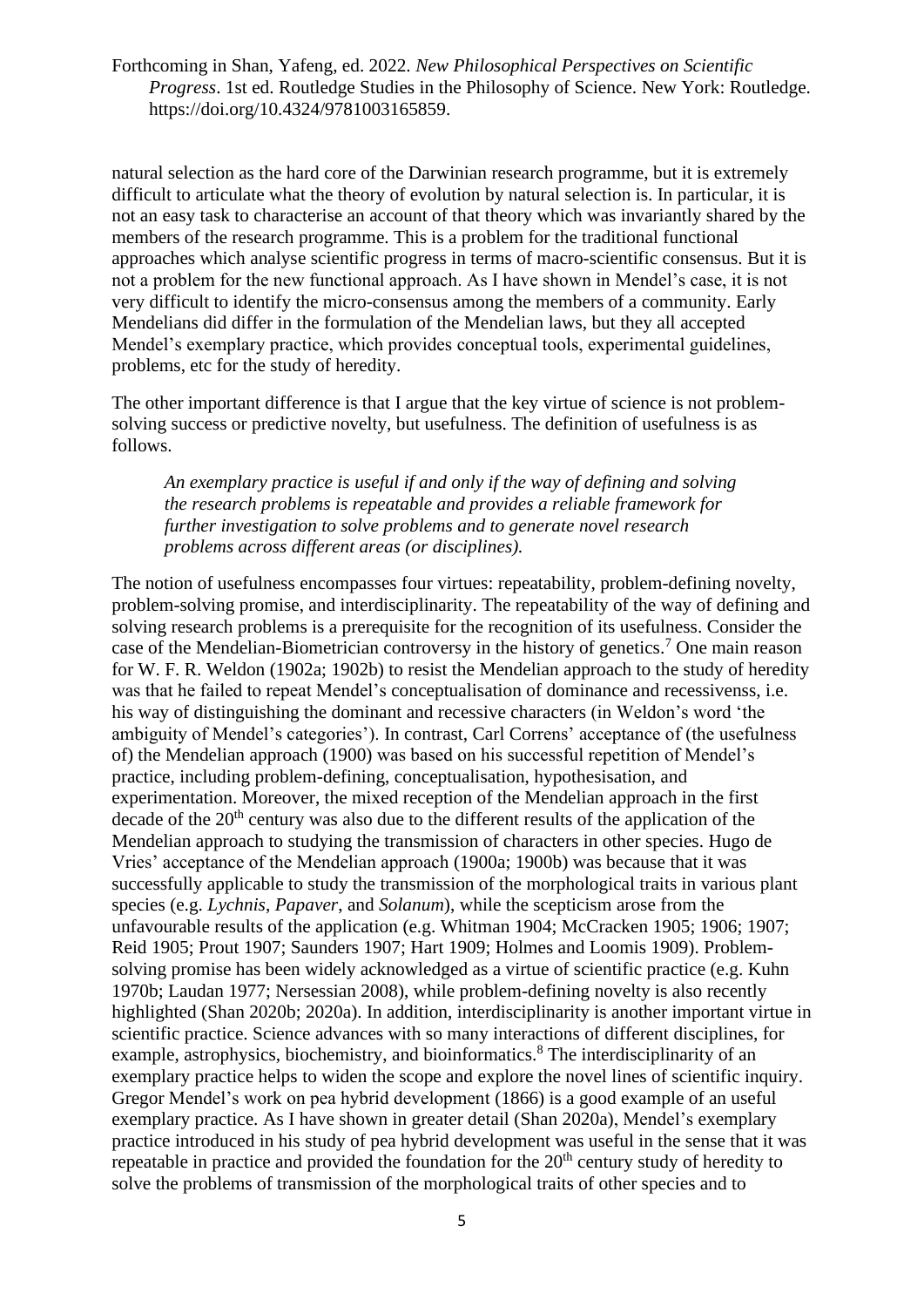generate more potential testable research problems across the areas like cytology, evolution, and heredity.

In addition, it should be noted that usefulness is community-dependent. A particular exemplary practice might be taken as useful by some scientific communities but not others. The Mendelian-Biometrician controversy in the first decade of the  $20<sup>th</sup>$  century well illustrates this point. The Mendelians, led by William Bateson, were optimistic on the future of the Mendelian approach to the study of heredity, while sceptics, including Weldon and Karl Pearson, doubted the usefulness of Mendel's approach (especially the conceptualisation, hypothesisation, and experimentation) to study the phenomena of heredity. In other words, Weldon and Pearson overlooked the 'progressive' element of the Mendelian approach due to their failure of the recognition of its usefulness. Thus, the usefulness of a given exemplary practice is not obvious to a scientific community. The progress thus achieved is not judged or known by the community. It is in this sense that my approach is not internalist.

I contend that this new functional approach well resolves the four main problems of the Kuhn-Laudan functional approach. Firstly, I have argued that whether science progresses depends on whether a new exemplary practice is more useful than the old one. In order to determine whether there is progress in science, one has to examine whether a new exemplary practice provides a more reliable framework to solve unsolved problems, and whether it proposes more novel and testable problems across more areas. Given such a qualitative notion of usefulness, there is no need to look for a quantitative framework to calculate and weigh the significance and amount of the problems. Thus, the problem of quantitative weighing is inapplicable to my functional approach. Secondly, my functional approach is not internalist. Bird construes the Kuhn-Laudan appraoch as internalist in the sense that scientific progress is only judged and known by a community, independent of any features unknown to them. However, this does not apply to my approach. The usefulness of an exemplary practice is not straightforwardly recognisable by the scientific community, as I just illustrated in the Mendelian-Biometrician controversy. Thirdly, I contend that by highlighting the significance of problem-defining, the problem of sufficiency is resolved. Fourthly, the problem of intuition can also be solved. As I mentioned, the functional approach is somehow neglected in the recent debate for its conflict with the intuition that scientific progress is about knowledge and/or truth. However, I argue that my functional approach can be compatible with this intuition. Usefulness of an exemplary practice could be *somehow* interpreted in terms of knowledge if knowledge is not merely construed as something propositional or theoretical. Knowledge is traditionally classified into know-that and know-how.<sup>9</sup> A particular way of problem-defining and problem-solving can be argued as a case of know-how. Thus, that more useful exemplary practices are proposed could be understood in the sense that more useful know-how is obtained. Moreover, usefulness of exemplary practices can be understood in terms of truth *to some extent*. In particular, it is well explained by the 'contextualist' theory of truth (Chang 2012; Massimi 2018). Michela Massimi (2018), for example, proposes that truth in the context of scientific practice should be defined in a perspectival way.

Knowledge claims in science are [perspective-dependent] when their *truthconditions* (understood as rules for determining truth-values based on features of the context of use) depend on the scientific perspective in which such claims are made. Yet such knowledge claims must also be assessable from the point of view of other (subsequent or rival) scientific perspectives. (Massimi 2018, 354)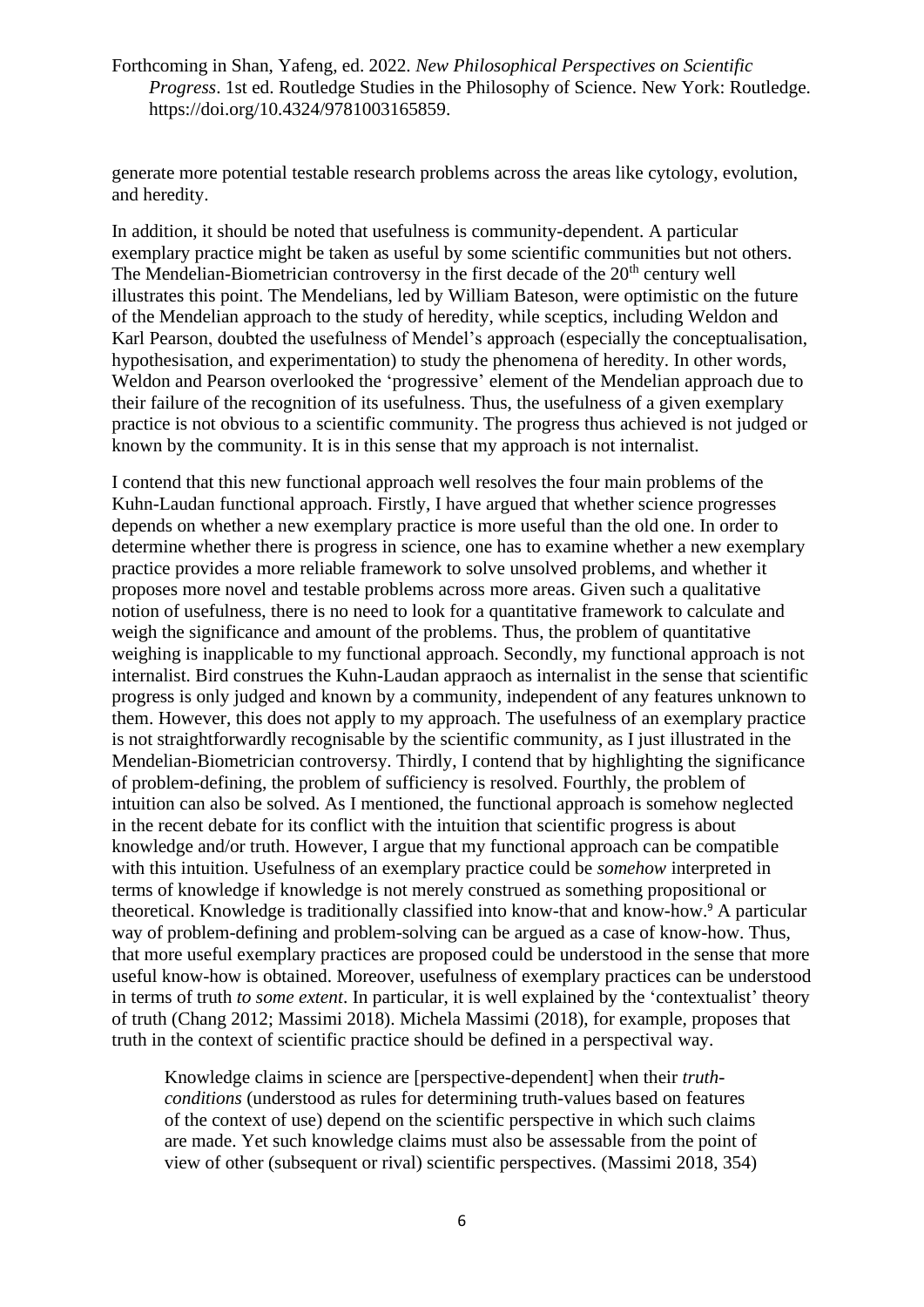If truth is defined in this perspectival way, then the increase of the usefulness of an exemplar practice implies a reliable framework with more novel problems and more confirmable hypotheses. The Mendelian approach to the study of heredity, for example, generated more confirmable hypotheses (e.g. the law of segregation) and factual knowledge (e.g. the summary of the transmission of morphological traits of various plants). All these hypotheses and factual knowledge are 'true' according to its perspective (i.e. the Mendelian approach) by means of experiments, while they are also assessable from the point of view of the subsequent scientific perspective (e.g. the Morgan approach) by new ways of experimentation. Therefore, more useful exemplary practices are proposed could be interpreted as more perspective-dependent true knowledge claims are attained.<sup>10</sup>

To sum up, I argue that new functional approach is better than both the Kuhn-Laudan and Popper-Lakatos functional approaches to respond the four main objections.

## **3. Transcending Knowledge, Truth, and Understanding**

In this section, I argue that my new functional approach is better than its rival approaches. There are three other main approaches to scientific progress: the epistemic approach (e.g. Bird 2007), the semantic approach (e.g. Niiniluoto 1980; 2014), and the noetic approach (e.g. Dellsén 2016; 2021). The epistemic approach defines scientific progress in terms of knowledge. The semantic approach construes scientific progress in terms of truthlikness. The noetic approach characterises scientific progress in terms of understanding. According to the epistemic approach, science progresses if scientific knowledge accumulates. According to the semantic approach, science progresses if more scientific truths are obtained or scientific theories are approximating truths. According to the noetic approach, science progresses if there is an increased understanding of some phenomena, where understanding is defined in terms of accuracy and comprehensiveness of dependency models.<sup>11</sup> I will argue that the new functional approach has an important advantage over these approaches: it provides a fuller picture of progress in the history of science.

It has been shown that the new functional approach better accounts for progress in genetics (Shan 2019; 2020a) and conservation biology (Justus and Wakil 2021) than the epistemic and semantic approaches.<sup>12</sup> In particular, I argue that the new functional approach is better than the epistemic, semantic, and noetic approaches in accounting for the non-theoretical aspect of scientific progress. All of the epistemic, semantic, and noetic approaches to scientific progress pay too much attention to theoretical achievements: is there more propositional knowledge than before? Are our current best scientific theories more truthlike? Do we have more accurate and comprehensive dependency models? However, such approaches downplay the significance of the non-theoretical aspect of science. Scientific practice is much more than theorising or modelling. It would be surprising if the introduction of new research problems and the improvement of the experimental methods and devices are excluded from the constituents of scientific progress. Consider the case of the origins of genetics. It seems plausible to argue that the progress made by Mendel was to propose the law of composition of hybrid fertilising cells to advance our knowledge of the mechanism of heredity. Similarly, de Vries' law of segregation, Correns' Mendelian rule, and Bateson's Mendelian principles provide a better knowledge of heredity than Mendel's law. Yes, it can be argued that we knew more and more about the mechanism of heredity with the theoretical development from Darwin to Bateson. However, it is definitely not the only aspect of the progress achieved in the study of heredity in that period. We learnt more and more about how to define good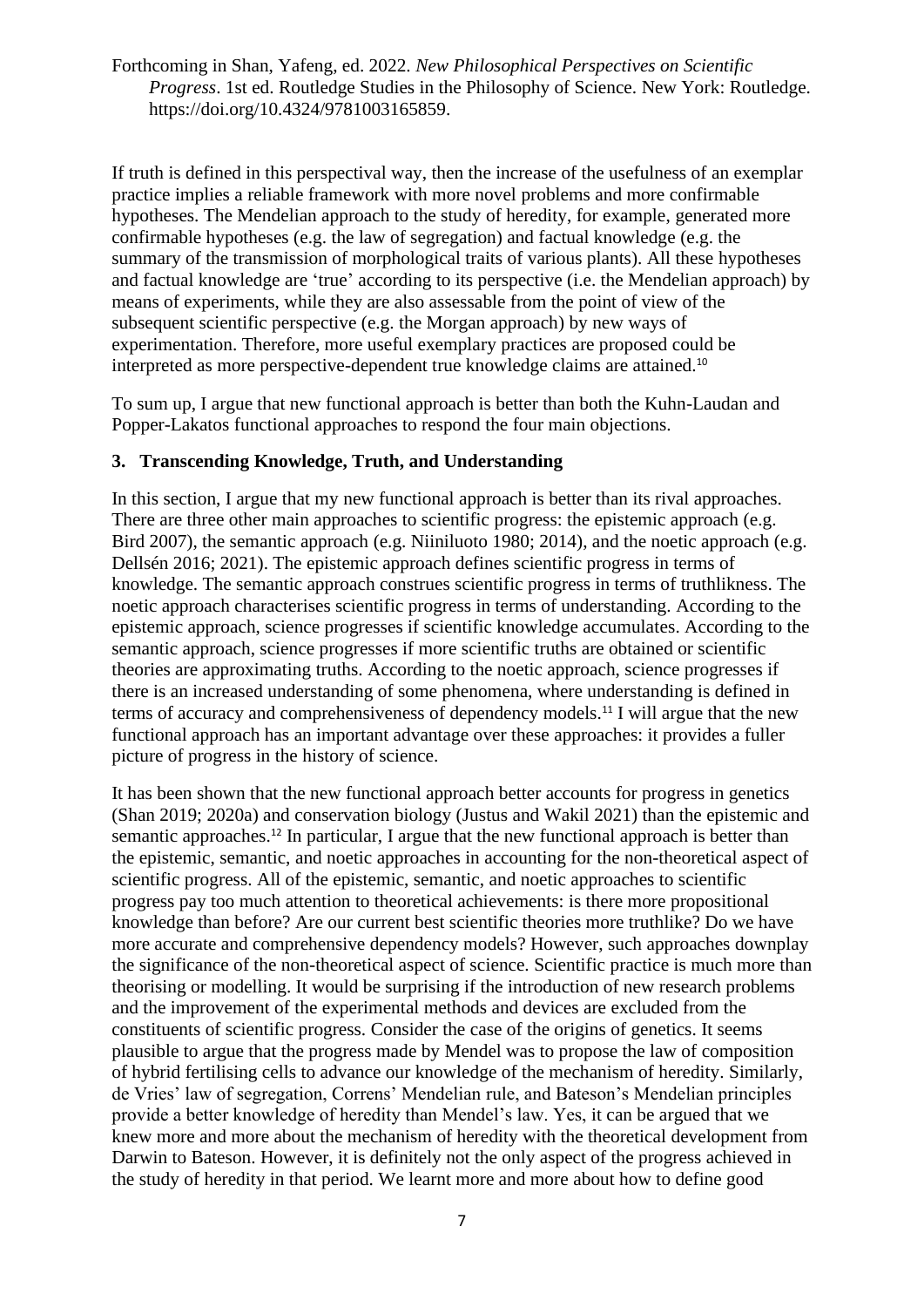research problems, how to design and undertake good experiments, and how to use these problems and experiments to study the mechanism of heredity in a better way. In a word, the non-theoretical aspect of scientific progress should be taken into account as well as the theoretical aspect. As Heather Douglas (2014, 56) points out, science is not just about theory. Hence, scientific progress should be examined in both theoretical and non-theoretical aspects. Unfortunately, not all of these non-theoretical activities can easily be accounted for in terms of propositional knowledge, theories, or dependency models. Thus, I contend that my functional approach provides a better account of the non-theoretical aspect of scientific progress.

In addition, the epistemic, semantic, and noetic approaches are even more problematic when they are applied to some sciences in which theorising is not a key task. As James Justus and Samantha Wakil (2021, 189) argue, '[the epistemic and semantic approaches] seem utterly ill-equipped to account for progress in applied, ethically-driven sciences. These sciences don't deliver anything resembling justified true beliefs about a mind-independent cosmos, at least as that idea is usually philosophically expressed about, say, particle physics. Instead, they supply data-driven, evidence-based, and in the present instance algorithmically-rigorous means for achieving ethical goals.' Such an objection is also applied to the noetic approach, since understanding is determined by accuracy and comprehensiveness of dependency models. In contrast, the new functional approach better accounts for progress in these sciences. It can well characterise the main activities in applied, ethically-driven sciences (i.e. 'delivering scientific insights and tools that promote achieving ethical goals') in terms of problem-defining and problem-solving.

Moreover, all the epistemic, semantic, and noetic approaches focus too much on the explanatory activities in scientific practice. This is rooted in a theory-centric view widely received in philosophy of science. As C. Kenneth Waters summarises,

Philosophers (perhaps I should say we) typically analyze [science] by identifying central explanatory theories. Then for each theory, we analyze its central concepts and principles (or laws), detail how it can be applied to explain the phenomena, reconstruct how it is justified, explore how it might be further developed or how its explanatory range might be extended (the so-called 'research program'), and consider how it should be interpreted (for example, instrumentally or realistically). (Waters 2004, 784)

However, this kind of philosophical analysis overlooks the significance of investigative or exploratory activities in scientific practice. Science not only aims to explain puzzling phenomena, but also aims to investigate them 'towards open-ended research' (Waters 2004, 786). As Waters (2004, 786) insightfully points out, scientific practice often 'aimed towards developing knowledge about phenomena which fall outside the domain, even the potential explanatory domain, of any existing theory.' It is evident that none of the epistemic, semantic, and noetic approaches captures this investigative aspect of scientific progress. In contrast, by highlighting the significance of problem-defining, the new functional approach sheds light on the investigative or exploratory feature of scientific practice.

# **4. Objections and Responses**

In this section, I address two objections to my new functional approach.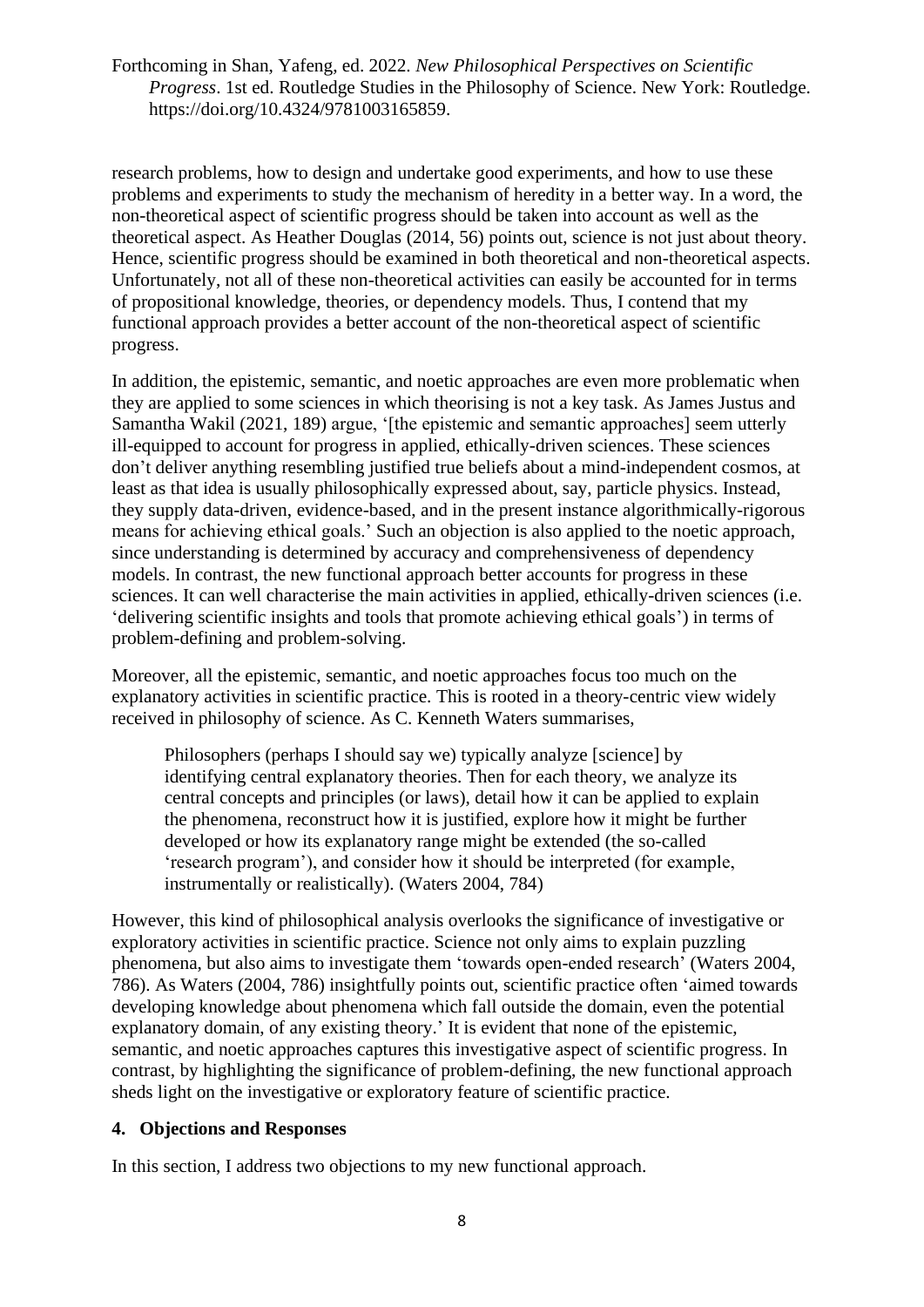# **4.1 Problem of Compromise**

One objection arises from a concern that the new functional approach seems to be too friendly to the epistemic and semantic approaches. As my reply to the problem of counterintuition involves the notions of truth and knowledge, one may wonder whether my approach can be still classified as 'functional' rather than epistemic or semantic. It seems that my new functional approach can be reinterpreted in the way that science progresses if more and more know-how is attained, or that science progresses if more perspective-dependent truths are obtained. As Ilkka Niiniluoto complains,

[Shan] is open to the introduction of the notions of know-how and perspectival truth, so that his "new functional approach" is a compromise with what Bird (2007) calls the "epistemic view" of progress. (Niiniluoto 2019)

In response, I argue that my functional approach is not reducible to the epistemic or the semantic approach. As I have pointed out, the solution to a research problem is not something purely theoretical or propositional. There are some indispensable non-theoretical aspects. For example, problem-specification and experimentation cannot be reduced to knowledge, truth, or other theoretical elements. Accordingly, I do not see that there is any true or correct solution to a research problem, given its practical nature. For example, it is implausible to claim that there is a true or correct way of experimentation or problem-refining. Moreover, I would like to highlight that my approach aims to capture the multiple facets of scientific progress, but it does not imply that the functional, epistemic, and semantic aspects constitute the nature of scientific progress in equal shares. Rather more know-how (the epistemic aspect) and more well-corroborated hypotheses (the semantic aspect) may only partially constitute usefulness of problem-defining and problem-solving (the functional aspect). In short, both the epistemic and semantic accounts of scientific progress can be explained by the new functional approach, but the new functional account cannot be fully accounted for in terms of knowledge or truthlikeness. Therefore, there is no compromise between the epistemic and the new functional approaches. Nor is the distinction between the epistemic and new functional approaches blurred. As I have argued in section 4, the new functional approach is better than both the epistemic and semantic approaches.

# **4.2 Problem of Problem-solving Centrism**

Another objection is that the new functional approach still assumes the central role of problem-solving in scientific practice, so it will be challenged by the similar problems that the Kuhn-Laudan approach encounters.

Yafeng Shan (2019) has recently offered a version of the functional-internalist approach that seems to me to be an improvement on the Kuhn–Laudan version. Nonetheless, I think it still fails on the point raised in this paragraph, that not all progress involves solving a problem. (Bird 2022, 42 f2)

In Shan's new functional approach to scientific progress, too, the notion of the *solved problem*, which is the basic unit of scientific progress according to Laudan's problem-solving model of progress, is central. (Mizrahi 2022, 3)

However, as I have highlighted in section 3, problem-defining and problem-solving are two mutually intertwined activities. They cannot be analysed in isolation in the examination of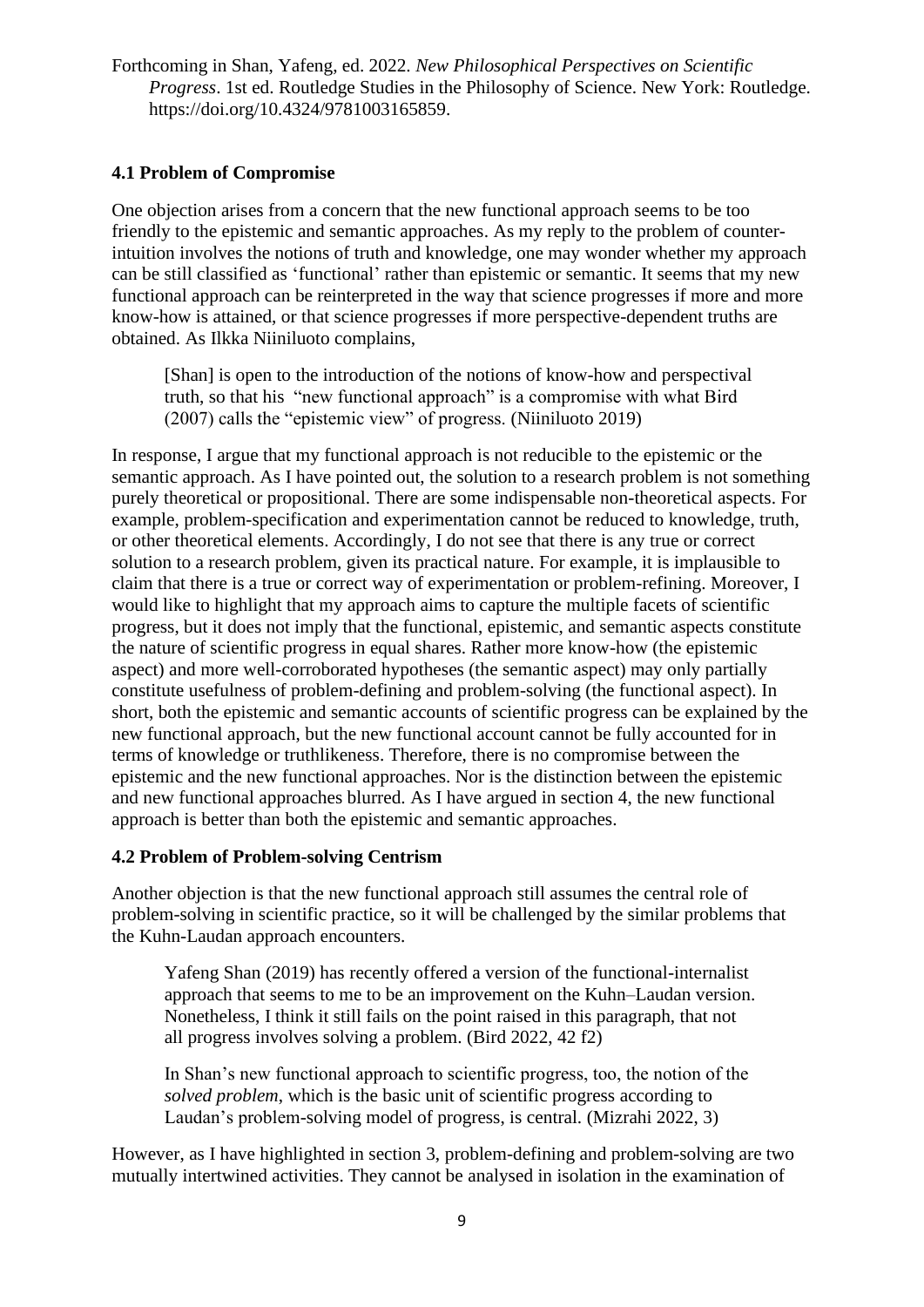scientific progress. Unlike the Kuhn-Laudan approach, my new functional approach does not view science as an essentially problem-solving enterprise. Accordingly, problem-solving success is not central to the new functional approach, while usefulness of exemplary practices is.

### **5. Conclusion**

In this chapter, I have argued that the functional approach should not be conflated with the Kuhn-Laudan functional approach. There are other versions of the functional approaches, such as the Popper-Lakatos approach and my new functional approach. I have also argued that my new functional approach is the most promising version of the functional approach. I have shown that this new functional approach is immune to the main objections to old functional approaches. Moreover, I have argued that the new functional approach is better than the epistemic, semantic, and noetic approaches by providing a fuller picture of scientific progress. In a word, scientific progress is best characterised in terms of usefulness of exemplary practices.

#### **References**

Bird, Alexander. 2007. "What Is Scientific Progress?" *Noûs* 41 (1): 64–89. https://doi.org/10.1111/j.1468-0068.2007.00638.x.

———. 2016. "Scientific Progress." In *The Oxford Handbook of Philosophy of Science*, edited by Paul Humphreys, 544–63. New York: Oxford University Press.

———. 2022. *Knowing Science*. Oxford: Oxford University Press.

Bury, J. B. 1920. *The Idea of Progress*. New York: Macmillan.

Chang, Hasok. 2012. *Is Water H2O? Evidence, Realism and Pluralism*. Dordrecht: Springer.

- Correns, Carl. 1900. "G. Mendels Regel Über Das Verhalten Der Nachkommenschaft Der Rassenbastarde." *Berichte Der Deutschen Botanischen Gesellschaft* 18 (4): 158–68.
- Dellsén, Finnur. 2016. "Scientific Progress: Knowledge versus Understanding." *Studies in History and Philosophy of Science* 56: 72–83.
- ———. 2018. "Scientific Progress: Four Accounts." *Philosophy Compass* 13 (11): e12525.
	- ———. 2021. "Understanding Scientific Progress: The Noetic Account." *Synthese* 199: 11249–78. https://doi.org/10.1007/s11229-021-03289-z.
- Douglas, Heather. 2014. "Pure Science and the Problem of Progress." *Studies in History and Philosophy of Science* 46: 55–63.
- Hart, D. Berry. 1909. "Mendelian Action on Differentiated Sex." *Transactions of the Edinburgh Obstetrical Society* 34: 303–57.
- Holmes, S. J., and H. M. Loomis. 1909. "The Heredity of Eye Color and Hair Color in Man." *Biological Bulletin* 18: 50–56.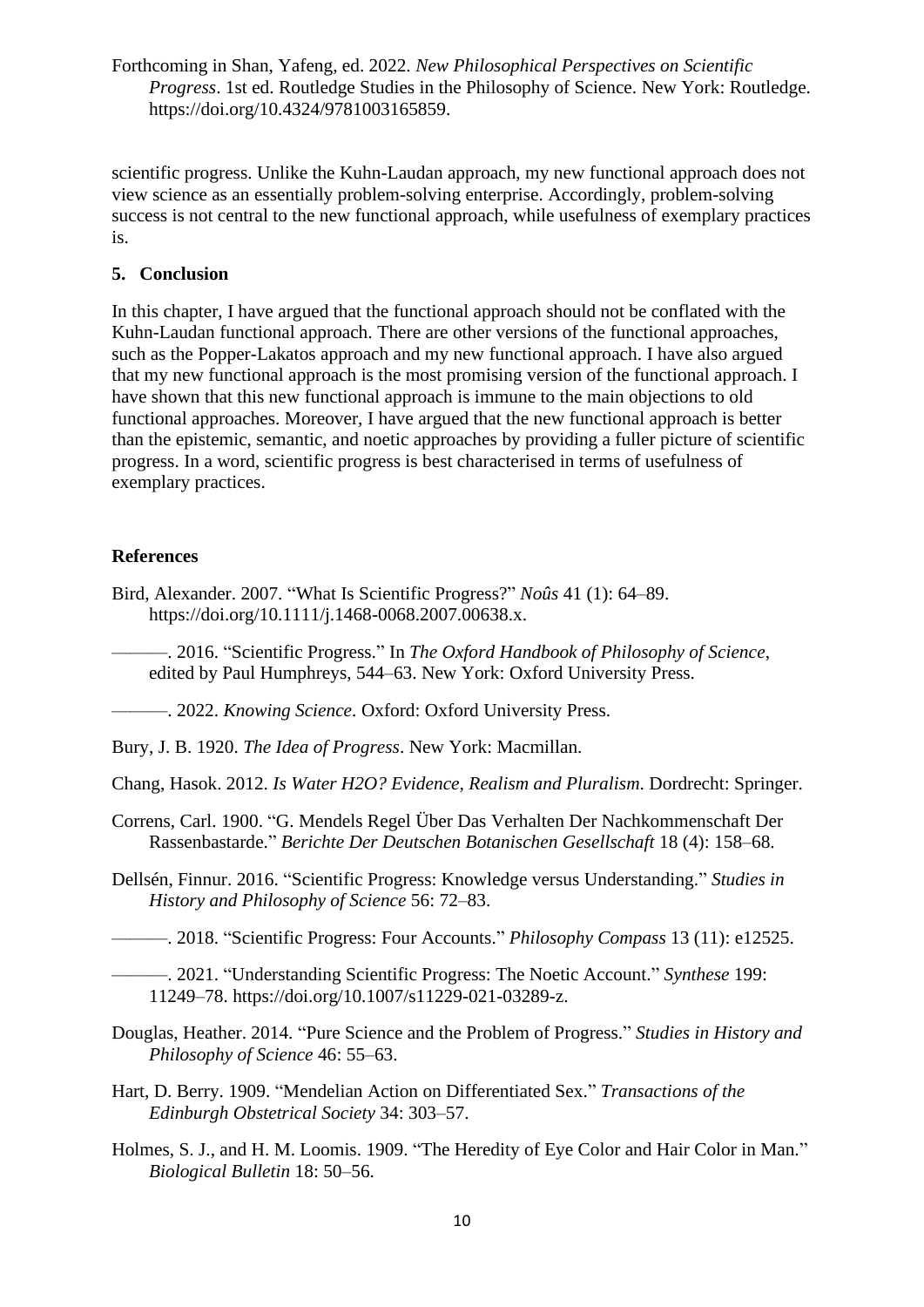- Forthcoming in Shan, Yafeng, ed. 2022. *New Philosophical Perspectives on Scientific Progress*. 1st ed. Routledge Studies in the Philosophy of Science. New York: Routledge. https://doi.org/10.4324/9781003165859.
- Justus, James, and Samantha Wakil. 2021. "The Algorithmic Turn in Conservation Biology: Characterizing Progress Inethically-Driven Sciences." *Studies in History and Philosophy of Science* 88: 181–92.
- Kuhn, Thomas Samuel. 1962. *The Structure of Scientific Revolutions*. 1st ed. Chicago, IL: The University of Chicago Press.
	- ———. 1970a. "Logic of Discovery or Psychology of Research?" In *Criticism and the Growth of Knowledge*, edited by Imre Lakatos and Alan Musgrave, 1–23. Cambridge: Cambridge University Press.

———. 1970b. *The Structure of Scientific Revolutions*. 2nd ed. Chicago, IL: University of Chicago Press.

- Lakatos, Imre. 1978. "Falsification and the Methodology of Scientific Research Programmes." In *The Methodology of Scientific Research Programme*, edited by John Worrall and Gregory Currie, 8–101. Cambridge: Cambridge University Press.
- Laudan, Larry. 1977. *Progress and Its Problems: Toward a Theory of Scientific Growth*. Berkeley and Los Angeles, CA: University of California Press.

———. 1981. "A Problem-Solving Approach to Scientific Progress." In *Scientific Revolutions*, edited by Ian Hacking, 144–55. Oxford: Oxford University Press.

- MacKenzie, Donald A., and S. Barry Barnes. 1975. "Biometriker versus Mendelianer. Eine Kontroverse Und Ihre Erklärung." In *Wissenschaftssoziologie: Studien Und Materialien*, edited by Nico Stehr and René König, 165–96. Wiesbaden: VS Verlag für Sozialwissenschaften. https://doi.org/10.1007/978-3-322-94332-3\_9.
- Massimi, Michela. 2018. "Four Kinds of Perspectival Truth." *Philosophy and Phenomenological Research* 96 (2): 342–59. https://doi.org/10.1111/phpr.12300.
- McCracken, Isabel. 1905. "A Study of the Inheritance of Dichromatism in Lina Lapponica." *Journal of Experimental Zoology* 2: 117–36.

———. 1906. "Inheritance of Dichromatism in Lina and Gastroidea." *Journal of Experimental Zoology* 3: 321–36.

———. 1907. "Occurrence of a Sport in Melasoma (Lina) Scripta and Its Behavior in Heredity." *Journal of Experimental Zoology* 4: 221–38.

- Mendel, Gregor. 1866. "Versuche Über Pflanzenhybriden." *Verhandlungen Des Naturforschenden Vereins Brünn* IV (1865) (Abhandlungen): 3–47.
- Mizrahi, Moti. 2022. "What Is the Basic Unit of Scientific Progress? A Quantitative, Corpus-Based Study." *Journal for General Philosophy of Science*. https://doi.org/10.1007/s10838-021-09576-0.

Niiniluoto, Ilkka. 1980. "Scientific Progress." *Synthese* 45 (3): 427–62.

———. 2014. "Scientific Progress as Increasing Verisimilitude." *Studies in History and Philosophy of Science Part A* 46: 73–77.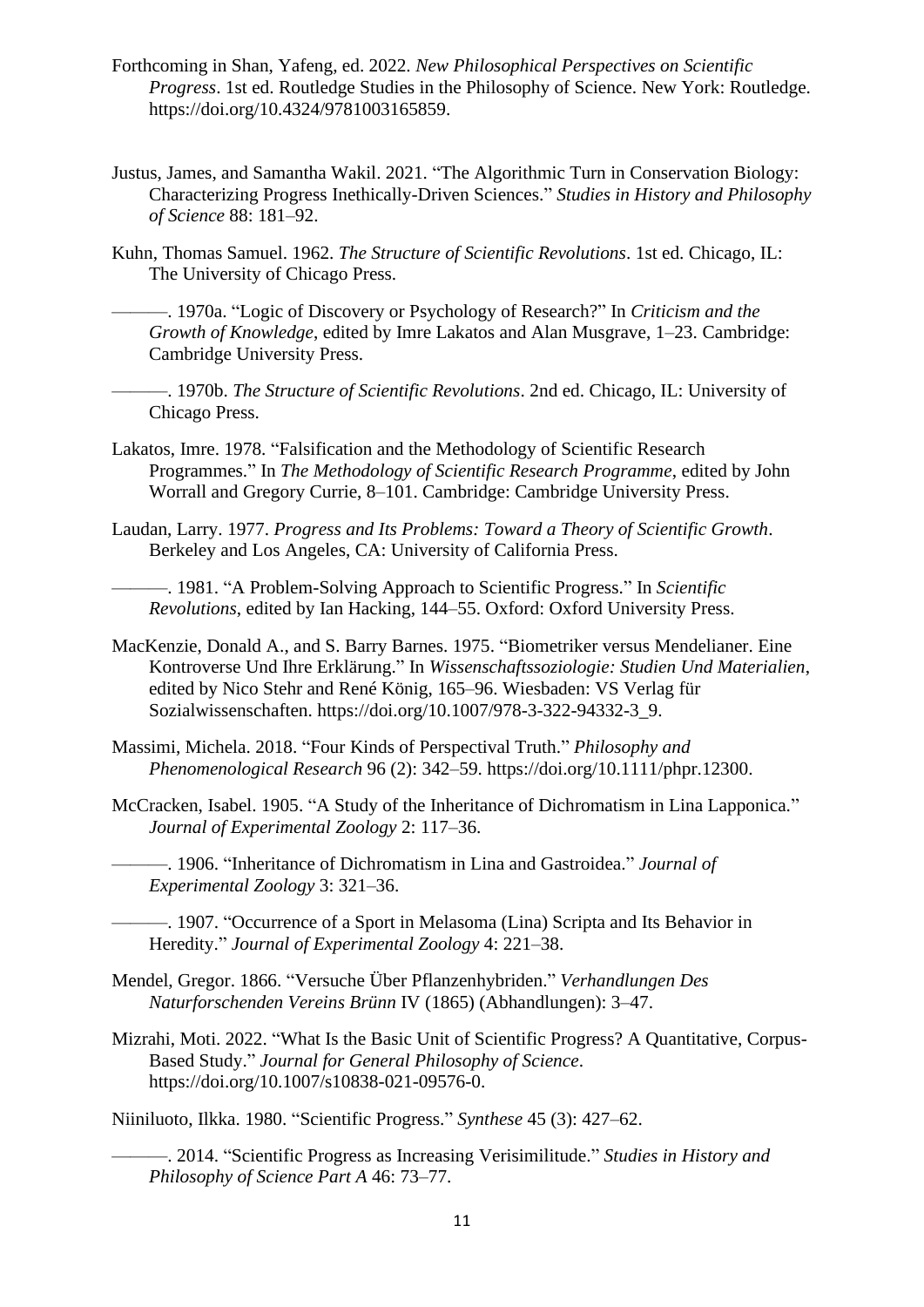———. 2019. "Scientific Progress." In *Stanford Encyclopedia of Philosophy*, edited by Edward N. Zalta, Winter 201. https://plato.stanford.edu/archives/win2019/entries/scientific-progress/.

Park, Seungbae. 2017. "Does Scientific Progress Consist in Increasing Knowledge or Understanding?" *Journal for General Philosophy of Science* 48: 569–79.

Popper, Karl. 1959. *The Logic of Scientific Discovery*. 1st ed. London: Hutchinson & Co.

———. 1963. "Truth, Rationality, and the Growth of Scientific Knowledge." In *Conjectures and Refutations: The Growth of Scientific Knowledge*, 215–50. London: Routledge and Kegan Paul.

Prout, Louis B. 1907. "Xanthorhoe Ferrugata (Clark) and the Mendelian Hypothesis." *Transactions of the Entomological Society of London for the Year 1906*, 525–31.

Reid, George Archdall. 1905. *The Principles of Heredity with Some Applications*. New York: E. P. Dutton & Co.

Saunders, Charles E. 1907. "The Inheritance of Awns in Wheat." In *Report of the Third International Congress on Genetics 1906*, 370–72. London: The Royal Horticultural Society.

Shan, Yafeng. 2019. "A New Functional Approach to Scientific Progress." *Philosophy of Science* 86 (4): 739–58. https://doi.org/10.1086/704980.

———. 2020a. *Doing Integrated History and Philosophy of Science: A Case Study of the Origin of Genetics*. 1st ed. Boston Studies in the Philosophy and History of Science. Cham: Springer. https://doi.org/10.1007/978-3-030-50617-9.

———. 2020b. "Kuhn's 'Wrong Turning' and Legacy Today." *Synthese* 197 (1): 381–406. https://doi.org/10.1007/s11229-018-1740-9.

———. 2021. "Beyond Mendelism and Biometry." *Studies in History and Philosophy of Science* 89: 155–63. https://doi.org/10.1016/j.shpsa.2021.08.014.

———. forthcoming. "The Historiography of Scientific Revolutions." In *Handbook of the Historiography of Science*, edited by Mauro L. Condé and Marlon Salomon. Cham: Springer.

Stanley, Jason, and Timothy Williamson. 2001. "Knowing How." *The Journal of Philosophy* 98 (8): 411–44. https://doi.org/10.2307/2678403.

Vries, Hugo de. 1900a. "Das Spaltungsgesetz Der Bastarde (Vorlaufige Mittheilung)." *Berichte Der Deutschen Botanischen Gesellschaft* 18 (3): 83–90.

———. 1900b. "Sur La Loi de Disjonction Des Hybrides." *Comptes Rendus de I'Academie Des Sciences (Paris)* 130: 845–47.

Waters, C. Kenneth. 2004. "What Was Classical Genetics?" *Studies in History and Philosophy of Science Part A* 35 (4): 783–809. https://doi.org/10.1016/j.shpsa.2004.03.018.